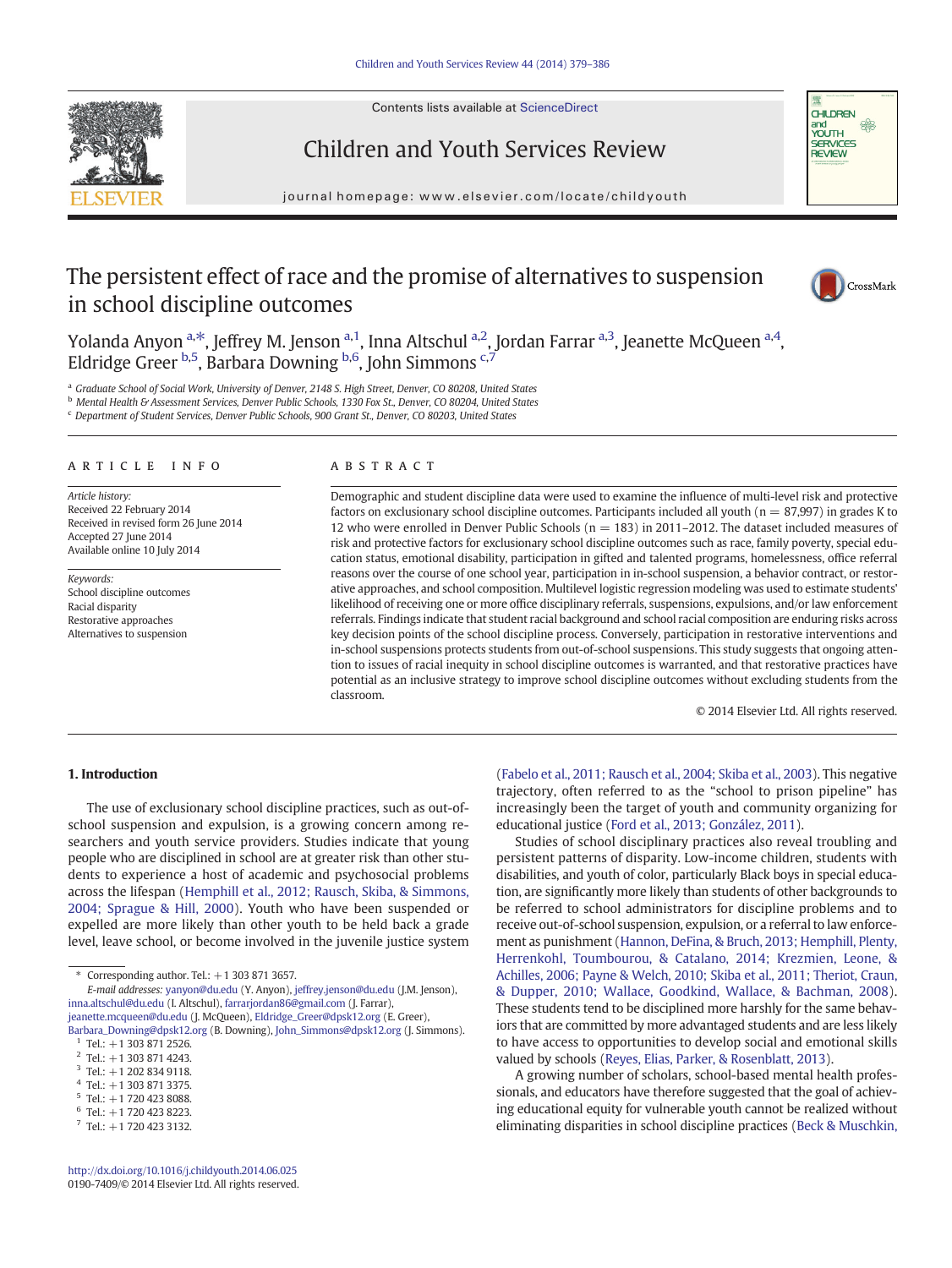[2012; Eds, 2012; Gregory, Skiba, & Noguera, 2010; P](#page-6-0)fleger & Wiley, [2012; Simpson, 2012\)](#page-6-0). Most recently, the federal government identified school discipline policy as a national priority for education and juvenile justice reform, calling on localities to reduce out-of-school suspensions and expulsions, especially among students of color ([US Department of](#page-7-0) [Justice and US Department of Education, 2014](#page-7-0)). In the larger context of inequalities in academic achievement and incarceration, the need to develop effective, non-exclusionary strategies for responding to student misbehavior is clear [\(Reyes et al., 2013](#page-7-0)).

#### 1.1. The role of race in school discipline outcomes

Disparities in exclusionary discipline sanctions are the result of complex interactions between risk and protective factors at different points in the school discipline process. These points typically include office referral, suspension, law enforcement referral, and expulsion. Characteristics of students, families, teachers, administrators, classroom environments, school climates, neighborhoods, district policies, and historical context all affect the way in which young people are disciplined [\(Ferguson, 2001; Morris, 2005; Vavrus & Cole, 2002\)](#page-6-0). However, findings from numerous studies indicate that racial disparities in discipline outcomes persist after accounting for student behavior and confounding variables like poverty, disability, previous academic achievement, school composition, district dynamics, and neighborhood context [\(Bradshaw, Mitchell, O'Brennan, & Leaf, 2010; Eitle & Eitle, 2004;](#page-6-0) [Fabelo et al., 2011; Skiba, Michael, Nardo, & Peterson, 2002; Skiba](#page-6-0) [et al., 2013; Wallace et al., 2008](#page-6-0)). To explain this inequality, investigators have identified differential patterns of institutional decisionmaking at two key points in the discipline process: 1) the differential selection of students of color for office disciplinary referrals; and 2) the differential processing of racial minority students for discipline resolutions, particularly exclusionary sanctions like out of school suspension, law enforcement referrals, and expulsion ([Gregory et al., 2010](#page-6-0)).

# 1.1.1. Differential selection

School discipline processes generally begin with an office referral, most often made by a classroom teacher. Referrals tend to be driven by minor infractions and subjective categories of student misconduct, such as defiance and disrespectful behavior, rather than more objective and serious behaviors like bringing a weapon to school ([Bradshaw et al.,](#page-6-0) [2010; Skiba et al., 2002, 2011; Vavrus & Cole, 2002\)](#page-6-0). Teachers typically initiate discipline referrals in response to disruptive externalizing behaviors or challenges to their authority ([Bradshaw et al., 2010;](#page-6-0) [Nichols, 2004; Skiba et al., 2002](#page-6-0)). This general pattern may exacerbate the problem of racial disparities in school discipline outcomes given prior findings suggesting that school staff members' perceptions of student behavior problems are often racially biased. Compared to White youth, school staff often perceive Black and Latino youth as aggressive, oppositional and threatening, whereas they expect Asian American youth to be anxious, perfectionistic and timid [\(Chang & Sue, 2003; Lau](#page-6-0) [et al., 2004; Morris, 2005; Neal, McCray, Webb-Johnson, & Bridgest,](#page-6-0) [2003; Skiba et al., 2002\)](#page-6-0). Such biases in perceptions of student behavior likely contribute to differential selection for office referrals and racial disproportionalities in the distribution of referral reasons.

#### 1.1.2. Differential processing

Investigators have noted that administrative responses to discipline events are inconsistent and also prone to influence by racial stereotypes [\(Hannon et al., 2013; Morris, 2005; Shaw & Braden, 1990\)](#page-7-0). Once an office disciplinary referral is made, administrators are largely responsible for decisions about the consequences for the misconduct reported in the referral. Decisions about serious and objective infractions, such as bringing a firearm to school, are often dictated by state, federal or district policy. However, consequences for more common forms of misconduct, such as disruptive behavior and defiance, are generally at the discretion of school district administrators and are rarely applied consistently,

even for the same behavior [\(Bradshaw et al., 2010; Nichols, 2004;](#page-6-0) [Noguera & Wing, 2006; Skiba et al., 2011, 2002; Vavrus & Cole, 2002](#page-6-0)). Subjective discipline problems like these, in which students breach implicit norms among school staff, have the greatest potential for bias in processing, as administrators' behavioral expectations – like those of teachers' and students' – are shaped by perception, culture, and context [\(Monroe, 2006\)](#page-7-0).

# 1.2. Alternatives to suspension

Evidence suggests that proactive and preventive behavioral interventions reduce discipline incidents and protect students from suspension and expulsion ([Gregory, Allen, Mikami, Hafen, & Pianta, 2013;](#page-6-0) [Monroe, 2006; Skiba et al., 2011](#page-6-0)). Skiba and colleagues found that Black students are less likely to experience an exclusionary discipline sanction in schools where the principal has a prevention orientation to student discipline and implements alternative consequences such as in-school suspension [\(Skiba et al., 2003](#page-7-0)). Indeed, a variety of high quality prevention programs that aim to increase students' social and emotional learning skills have demonstrated reductions in student behavior problems and suspension rates ([Durlak, Weissberg, Dymnicki,](#page-6-0) [Taylor, & Schellinger, 2011; Walker, Kerns, Lyon, Bruns, & Cosgrove,](#page-6-0) [2010; Wilson, Gottfredson, & Najaka, 2001](#page-6-0)). Emerging research suggests that restorative practices may be a particularly effective approach to preventing office discipline referrals and out-of-school suspensions [\(González, 2012; Morrison & Vaandering, 2012](#page-6-0)). Restorative approaches that focus on repairing the harm caused by a discipline incident through classroom circles (group dialogues) and conferencing (mediation) with victims and offenders appear to be particularly promising.

#### 1.3. The policy context in Denver, Colorado

Policies designed to improve discipline practices in Denver, Colorado offer a unique opportunity to examine the influence of alternatives to out-of-school suspension and the effect of race on exclusionary school discipline outcomes. Efforts to reform school discipline practices in Denver have come from several sources. In the past ten years, a community-based organization called Padres y Jovenes Unidos, in cooperation with the Advancement Project and the national Books Not Bars movement, has led a grassroots effort to end the school-to-jail pipeline in Colorado ([González, 2011\)](#page-6-0). In response to concerns voiced through this campaign by community members, parents, and students, Denver Public Schools (DPS) reformed its discipline policy in 2008. The reforms aimed to reduce the use of suspensions, law enforcement referrals, and expulsions in response to student misbehavior and to eliminate racial disparities in discipline practices. Rather than relying on exclusionary sanctions, the 2008 policy requires schools to implement restorative and therapeutic interventions as resolutions to student misconduct and to only refer students to law enforcement when legally mandated to do so. The policy also granted district administrators more influence over expulsion decisions and created a centralized discipline process with increased checks and balances. Since the introduction of these policy changes, the district has lowered suspension and expulsion rates by nearly 40%, with reductions benefitting students of all backgrounds, particularly at the secondary school levels (see [Tables 1](#page-2-0)–2). These trends are impressive because they have taken place during a time when the overall district population has increased by 14%, making DPS the fastest growing urban school district in the nation [\(Department of](#page-6-0) [Planning and Analysis, 2013](#page-6-0)).

Despite these successes, recent DPS data reveal that Black, Latino and Native American youth are still more likely than their White or Asian peers to experience an exclusionary discipline sanction. As shown in [Table 2](#page-3-0), though all racial sub-groups of students have experienced a reduction in suspension rates since the 2008 policy reform, discipline gaps have not decreased substantially over time. Thus, school district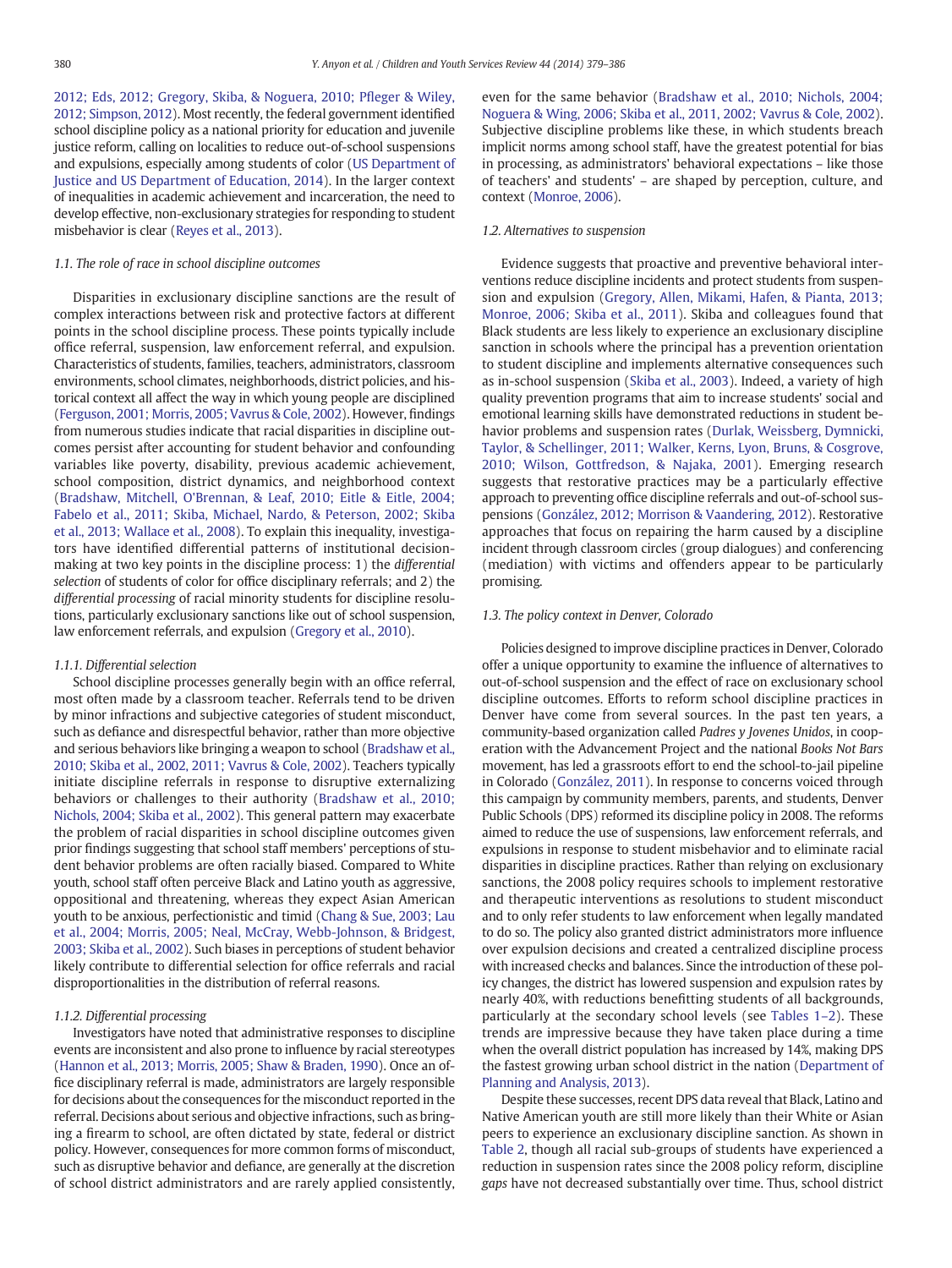#### <span id="page-2-0"></span>Table 1

Proportion of students suspended by grade level: 2008–2012.



officials and local stakeholders were eager to learn if these patterns can be explained by the higher prevalence of poverty and special education participation among students of color, and whether interventions supported by the new discipline policy, such as restorative approaches, are contributing to district-wide reductions in the use of out-of-school suspensions and expulsions. To meet these needs and inform the knowledge base on school discipline more broadly, a researcher–practitioner partnership between DPS and investigators at the University of Denver (DU) was established in 2012.

#### 1.4. Study aims and contributions

This study examines racial disparities and the protective influence of alternatives to suspension in discipline outcomes at each stage of the school discipline process. Analyses are derived from a rich and unique school district dataset that includes outcomes at four distinct decisionmaking points in the discipline process: 1) office referral; 2) suspension; 3) law enforcement referral; and 4) expulsion. In addition, the dataset includes student-level covariates that are rarely accounted for in studies of school discipline, though emerging evidence and theory indicate that these factors do influence school discipline outcomes [\(Fabelo et al.,](#page-6-0) [2011](#page-6-0)). These covariates include students' designation as seriously emotionally disabled, a native speaker of English, eligible for the gifted and talented program, or homeless. Finally, the current study is one of a small number of investigations that has used school district data to examine a variety of non-exclusionary discipline responses, consider the influence of family poverty at the student-level, and examine the effect of race on students representing all six federally defined racial categories.

# 1.5. Research questions

The following questions guided the investigation:

- 1. Does race independently contribute to students' risk of office discipline referral, suspension, law enforcement referral, and/or expulsion?
- 2. Do alternative approaches to resolving discipline problems, such as behavior contracts, in-school suspension, and restorative approaches protect students from out-of-school suspension and expulsion?

# 2. Methodology

## 2.1. Sample and study site

The cross-sectional dataset used in this analysis included all students  $(n = 87,997)$  in grades K to 12 who were enrolled in DPS schools  $(n = 183)$  during one academic year (2011–2012). The sample was 58% Latino, 20% White, 15% Black, 3% Asian, 3% Multiracial and less than 1% Pacific Islander. Forty-nine percent of the student population was male and 51% was female. Fifty-eight percent of students were native speakers of English. The district serves predominantly low-income students; 67% of students were eligible for free and reduced lunch and 2% of students were identified as homeless during the school year of interest. Thirteen percent of students participated in the gifted and talented program; 12% participated in special education and 1% had a serious emotional disturbance.

Twelve percent ( $n = 10,705$ ) of all students in the district were referred to the office for discipline problems. A majority of these students (53%) were referred to the office more than once during the school year. The most common reasons for office referrals were detrimental behavior (53%), disobedience or defiance (38%), other violations of the school's code of conduct (25%), bullying (10%), and/or possession or distribution of drugs (7%). Among those students referred to the office, nearly 46% received one or more out of school suspensions (6% of all students in the district), 5% were referred to law enforcement, and 0.7% were expelled. With respect to alternatives to suspension, 37% of students referred to the office received one or more in-school suspensions, whereas 7% received one or more restorative interventions, and 4% were placed on behavior contracts.

# 2.2. Variables

Demographic and discipline records were downloaded from the district's student information system (Infinite Campus), and included variables that reflect state, federal, and local policy mandates for data collection by educational agencies. Student racial categories were: 1) American Indian or Alaska Native; 2) Native Hawaiian or Other Pacific Islander; 3) Asian or Asian American; 4) Black or African American (non-Hispanic); 5) Hispanic or Latino/Latina; 6) White or Caucasian; and 7) Multiracial. Each racial category was recoded into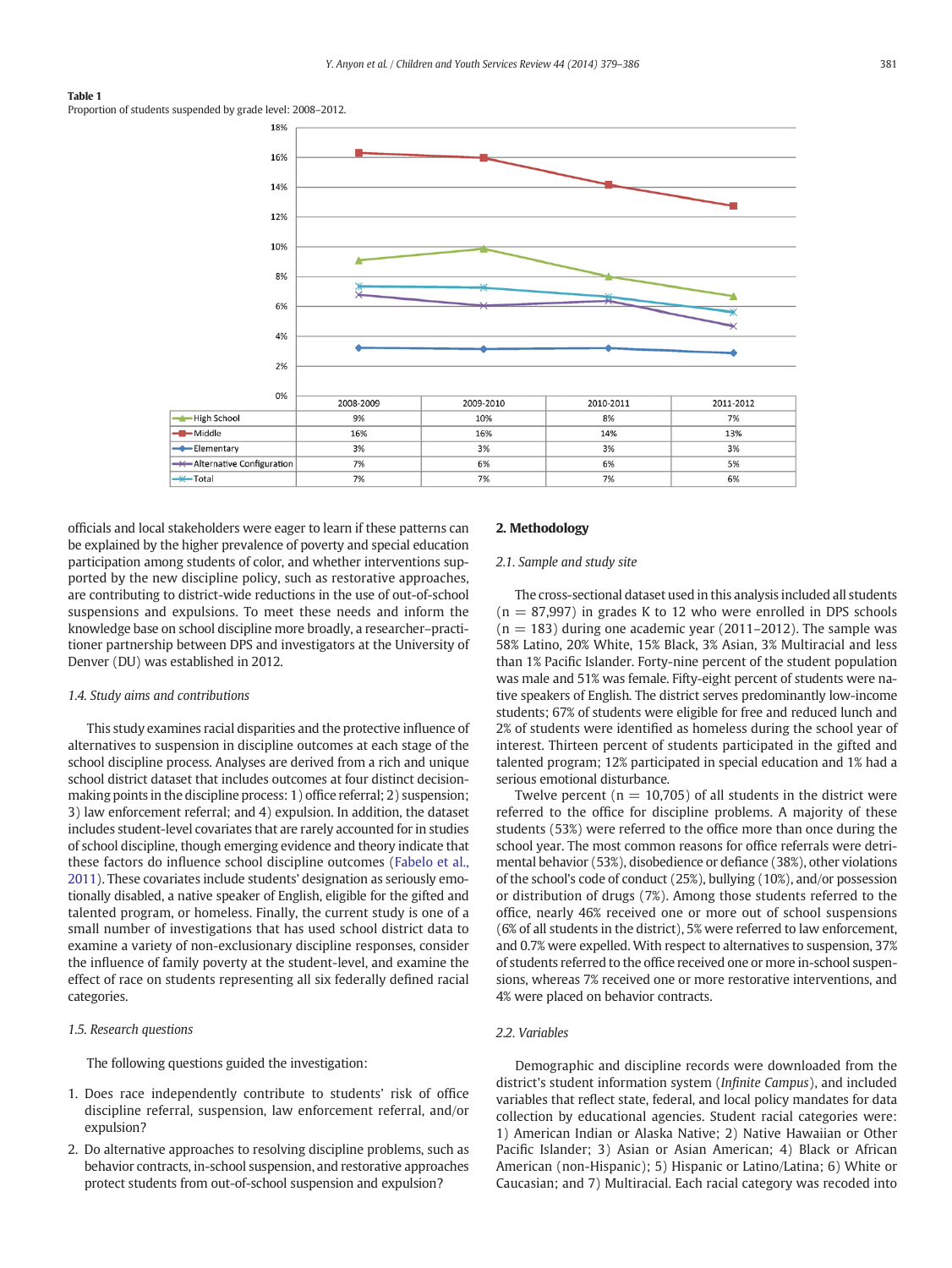#### <span id="page-3-0"></span>Table 2

Proportion of students suspended by race, class and gender: 2008–2012.



dummy variables. Additional student-level variables available in the dataset were all dichotomous and included gender (male or not), free and reduced lunch eligibility (eligible or not), special education status (active Individualized Education Program or not), designation as seriously emotionally disabled (disability coded as emotionally disabled or not), identification as homeless (homeless or not), participation in the gifted and talented program (participant or not), and native language (native speaker of English or not).

Other student-level covariates included dichotomous variables that indicated whether or not a student was referred to the office over the course of a school year for each possible referral category, as defined in the district's discipline policy ([González, 2011\)](#page-6-0). These categories (in order of overall severity) include destruction of school property, disobedience or defiance, bullying, detrimental behavior, other violations of the school's code of conduct, third degree assault, first degree assault, drug possession or distribution, and possession of a dangerous weapon. Likewise, data assessing students' participation in an alternative intervention to suspension were dichotomous. These variables indicated whether a student had received one or more of the following interventions over the course of a school year: in-school suspension, restorative approaches, or placement on a behavior contract. Student-level dependent variables for each statistical model were dichotomous, indicating the receipt of one or more exclusionary discipline sanctions over the course of a school year: office disciplinary referral, out-of-school suspension, referral to law enforcement, and/or expulsion.

School-level covariates included the proportion of the student body that is Black or Latino and grade configuration (traditional middle school with 6–8th graders, or not). Other investigators have noted that middle schools and highly segregated schools tend to use punitive discipline sanctions more widely, a practice that is associated with racial disparities in suspension and expulsion ([Payne & Welch, 2010; Skiba](#page-7-0) [et al., 2013](#page-7-0)). However, a school's racial composition is not always associated with an increased risk for disparities, as some investigators have found that students are protected from differential selection and processing when they attend highly segregated schools or school districts ([Eitle & Eitle, 2004; Payne & Welch, 2010\)](#page-6-0). Finally, several additional school-level covariates were excluded because preliminary analyses revealed they did not independently contribute to students' odds of exclusionary discipline sanctions. These variables included the proportion of the student body that was eligible for free and reduced lunch, students who were not native English speakers, students with active placements in special education, school size, and school type (traditional, alternative, or charter). These variables have not been consistently related to school discipline outcomes in other studies [\(Arcia, 2007\)](#page-6-0).

#### 2.3. Data quality

This administrative dataset had very little missing data ( $n = 144$ ) because it only included variables collected through mandatory fields in the districts' student information system. The reliability of data entry and documentation of discipline incidents in this district has not been studied, but other research indicates that student information systems can provide reliable estimates of student problem behavior and discipline outcomes (e.g. [Irvin, Tobin, Sprague, Sugai, & Vincent, 2004;](#page-7-0) [Pas, Bradshaw, & Mitchell, 2011\)](#page-7-0). In addition, this district conducted regular data quality checks of student discipline data during the study period. For example, the data quality office generated error alerts when attendance records indicated that a student was suspended or removed from the classroom but there was no corresponding discipline incident or resolution in the student information system. Each school must correct these errors prior to the district submitting reports to the state department of education. The district has also provided professional development for principals and site-based administrators to increase fidelity to district discipline policy and improve the accuracy of data entry into the student information system.

# 2.4. Analyses

A series of multilevel logistic regression models were employed using STATA 13 software [\(Rabe-Hesketh & Skrondal, 2008\)](#page-7-0). These models accounted for the nested structure of the dataset (students, level 1, within schools, level 2) and were used to estimate the relationships between risk and protective factors and receipt of an exclusionary discipline sanction [\(Steenbergen & Jones, 2002](#page-7-0)).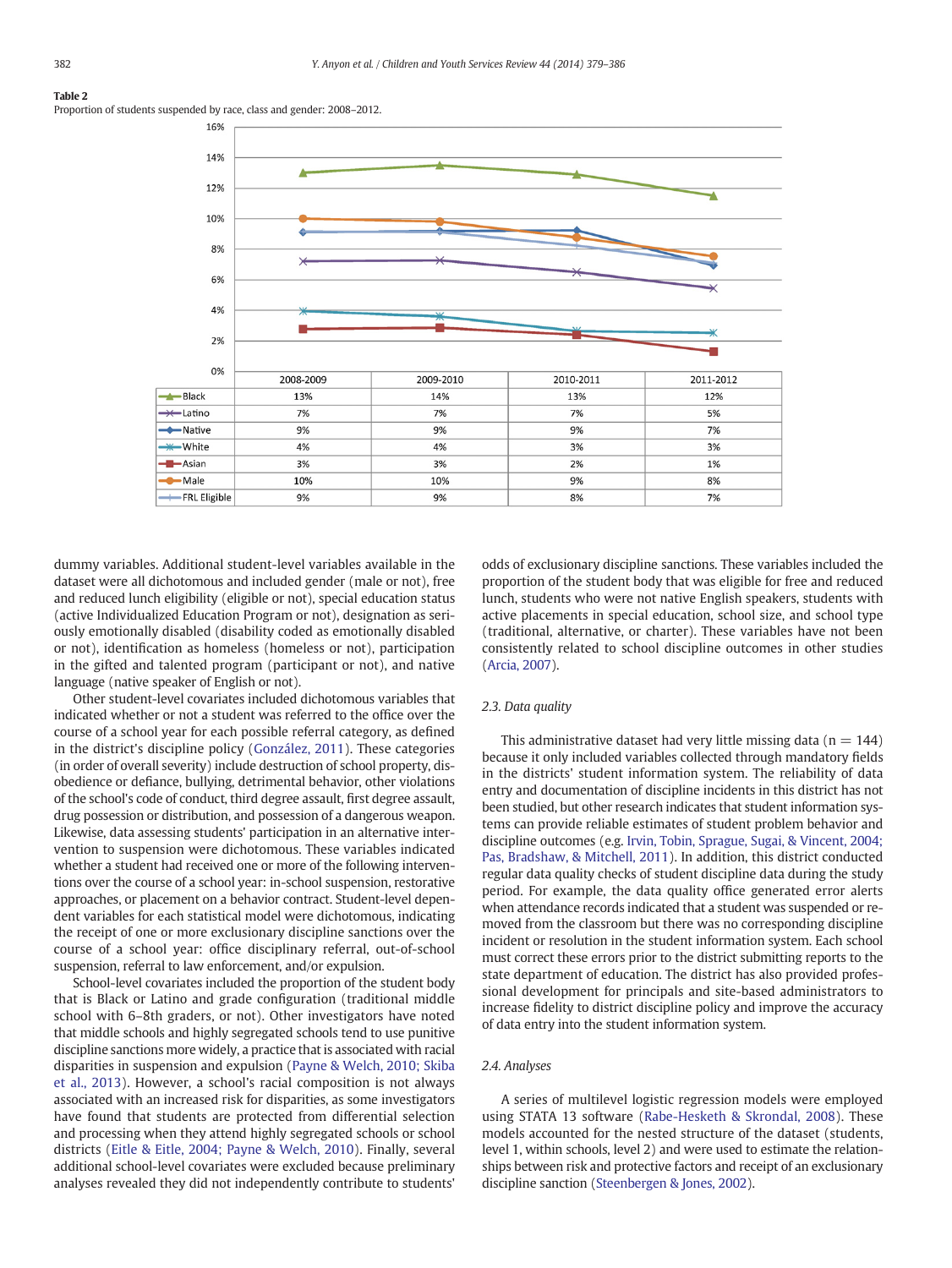# 3.1. Office disciplinary referrals

As shown in [Table 3](#page-5-0) (Model 1), all student-level covariates were significantly associated with students' odds of being referred to the office for discipline problems. Latino (OR 1.40,  $p < .001$ ), Black (OR 2.30,  $p < .001$ ), Native American (OR 1.29,  $p < .05$ ) and Multiracial students (OR 1.50,  $p < .001$ ) had significantly higher odds of office referral compared to White youth. Boys (OR 2.15,  $p < .001$ ), youth eligible for free and reduced lunch (OR 2.37,  $p < .001$ ), homeless students (OR 1.28,  $p < .001$ ), native English speakers (OR 1.72,  $p < .001$ ), youth in special education (OR 1.49,  $p < .001$ ), and students designated as seriously emotionally disabled (OR 4.30,  $p < .0001$ ) all had significantly higher odds of an office disciplinary referral. Students' risk of office referral was also higher at middle schools (OR 3.87,  $p < .001$ ) and those with greater concentrations of Black (OR 6.06,  $p < .01$ ) and Latino (OR 2.84,  $p < .01$ ) students. The only student-level protective effects observed for office disciplinary referrals was being Asian (OR .65,  $p < .001$ ) or participating in the district's gifted and talented program (OR  $.70, p < .001$ ).

# 3.2. Suspension

Model 2 in [Table 3](#page-5-0) shows that, after accounting for all the reasons a student was referred to the office over the school year along with the interventions they received, fewer student-level covariates were significantly related to students' odds of receiving an out-of-school suspension than an office discipline referral. In particular, free and reduced lunch eligibility, homelessness, participation in gifted and talented education, and enrollment in a middle school had no significant effect on a students' risk of out-of-school suspension. With respect to race, only Black (OR 1.55,  $p < .001$ ), and Multiracial students (OR 1.41,  $p < .05$ ) had significantly higher odds of suspension compared to White youth. Boys (OR 1.21,  $p < .001$ ), native English speakers (OR 1.13,  $p < .05$ ), youth in special education (OR 1.17,  $p < .05$ ), and students designated as seriously emotionally disabled (OR 2.48,  $p < .0001$ ) also had significantly higher odds of out-of-school suspension.

Students' risk of out-of-school suspension generally increased with the seriousness of the reasons for their office discipline referrals [\(Table 3](#page-5-0), Model 2). For example, students' odds of suspension were lower if they had been referred for destruction of school property (OR 2.78,  $p < .001$ ) than if they were being disciplined for third degree assault (OR 19.82,  $p < .001$ ). Students odds of suspension were also higher if they were placed on a behavior contract (18.10,  $p < .001$ ), were referred to law enforcement (7.81,  $p < .001$ ), or attended schools with higher proportions of Black (OR 17.25,  $p < .001$ ) and Latino (OR 5.32,  $p < .001$ ) students.

Two alternative responses to student misconduct protected youth from being suspended from school one or more times during the school year. Accounting for the seriousness of their offenses (referral reasons) and demographic covariates, students had lower odds of out-of-school suspension if they participated in a restorative approach to resolving their discipline problems (OR .73,  $p < .01$ ) or an in-school suspension  $(OR.37, p < .001).$ 

# 3.3. Law enforcement referrals

As shown in Model 3 ([Table 3](#page-5-0)), only student-level factors increased youths' odds of being referred to law enforcement. Compared to White students, Latino (OR 1.59,  $p < .05$ ) and Black (OR 1.52,  $p < .05$ ) youth had significantly greater odds of police involvement in their disciplinary incidents, accounting for other demographic variables and the seriousness of their offenses. Native speakers of English were also at greater risk of law enforcement referrals compared to English language learners (OR 1.31,  $p < .05$ ). The only other variables that predicted police involvement in a disciplinary incident were the nature of the office disciplinary referral reasons. Like suspensions, risk of law enforcement referral increased with the seriousness of offense. None of the variables included in the model protected students from being referred to law enforcement.

# 3.4. Expulsion

Model 4 [\(Table 3](#page-5-0)) findings indicate that the only variables significantly related to students' odds of expulsion were the seriousness of their offenses and their school's grade configuration. Attending a middle school (OR 3.45,  $p < .01$ ) and involvement in more serious infractions such as first degree assault (OR 7.89,  $p < .001$ ) or possession of a dangerous weapon (OR 98.74,  $p < .001$ ) increased students' odds of expulsion. As was the case with law enforcement referrals, no factors in our analysis protected students from expulsion.

# 4. Discussion

#### 4.1. The persistent effect of race

Study findings revealed that Black, Latino and Multiracial students were often punished more harshly than White students for the same offenses. Students attending schools with higher proportions of Black and Latino students were also at greater risk for school exclusion after accounting for student-level demographics and behaviors. These results mirror patterns observed by other investigators ([Arcia, 2007; Hannon](#page-6-0) [et al., 2013; Krezmien et al., 2006; Skiba et al., 2011, 2013\)](#page-6-0). Findings also suggest that higher rates of suspension and law enforcement referrals among Black and Latino students evident in descriptive district data were not solely the result of higher rates of misbehavior, poverty, or special education eligibility among these populations. Results indicate that these patterns also likely reflect differential selection of Black and Latino students for office referrals and differential processing in the application of discipline consequences [\(Gregory et al., 2010; Hannon et al.,](#page-6-0) [2013](#page-6-0)). In light of these findings, efforts to reduce the use of exclusionary discipline sanctions in schools should target the attitudes and behaviors of school staff, not only those of students ([Hemphill et al., 2014; Theriot](#page-7-0)  $et al. 2010$ 

Race effects weakened as students moved through the discipline process from office referral to expulsion. Office referral reasons were the only significant predictors of expulsion. To assess whether this result was due to the small number of students expelled ( $n = 73$ ), the model was re-run with only key student demographics (race, gender, special education status, and emotional disability) as predictor variables. Only gender (male) increased a student's odds of expulsion (OR 2.14,  $p < .01$ ). Thus, the lower risk of differential processing by race at the expulsion level may be due to the increased administrative checks and balances that must be completed prior to expulsion. Unlike office referrals, suspensions, and law enforcement referrals, expulsion decisions are made by central district administrators and involve formal hearings that are mediated by an independent hearing officer.

#### 4.2. The promise of alternatives to suspension

Most encouraging are findings indicating that two alternative approaches to resolving student misconduct appear to protect students from school exclusion. Results suggest that in-school suspension and restorative approaches are promising strategies to managing student discipline problems and keeping youth in an educational environment. In DPS, students with behavior problems are significantly less likely to experience an out-of-school suspension if they receive these interventions after being referred to the office. This holds true even after accounting for student demographic characteristics and discipline incidents over the course of a school year. This finding builds on theoretical, descriptive, and qualitative evidence of the effectiveness of these alternatives to suspension [\(González, 2012; Morrison & Vaandering, 2012](#page-6-0)).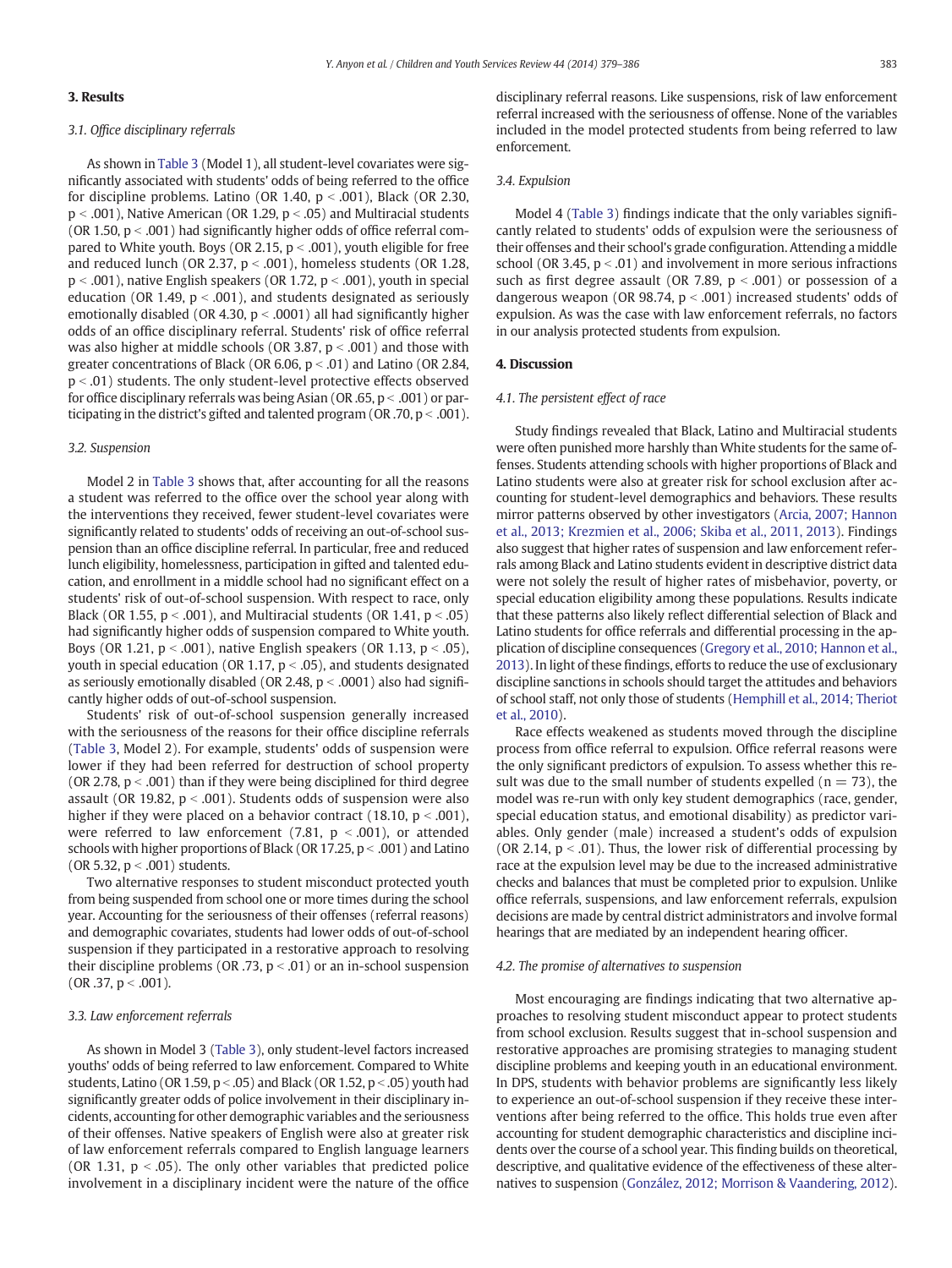<span id="page-5-0"></span>Thus, a critical area for future research is to conduct experimental studies on these interventions to rule out the influence of confounding or unmeasured variables and demonstrate the causal impact of these approaches on discipline outcomes.

# 4.3. The role of district-level discipline policy

The most influential predictors of exclusionary discipline sanctions in DPS during 2011–2012 were office referral reasons; these indicators reflect and capture school adults' perceptions of student misbehavior [\(Morrison & Skiba, 2001](#page-7-0)). Study findings also indicate that students' risk of suspension, law enforcement referral, and expulsion increased as their severity of offending increased. This is an encouraging finding in view of prior research indicating that "zero tolerance" approaches that seek to deter misbehavior through harsh consequences for all types of misconduct are less effective than graduated discipline systems that increase consequences with the seriousness of student offenses [\(Reynolds et al., 2008\)](#page-7-0). This finding also suggests that school district policy, in this case a matrix of offenses, consequences, and interventions can have a positive influence on discipline practices in schools.

# 4.4. Additional risk and protective factors for school exclusion

This study identified several risk and protective factors for suspension that may be useful in advancing research on school discipline and informing practice among youth service providers. In addition to a student's racial background, gender, special education status, and designation as seriously emotionally disabled were among the most salient risk factors for exclusionary discipline practices. These findings are consistent with a number of prior investigations that have reported high rates of suspension and expulsion for boys and students in special education, despite legal protections intended to prevent the exclusion of students with disabilities from school ([Hannon et al., 2013;](#page-7-0) [Krezmien et al., 2006; Skiba et al., 2011\)](#page-7-0). Students in traditional middle schools also were at greater risk for office disciplinary referral and expulsion [\(Skiba et al., 2011](#page-7-0)). High rates of exclusionary discipline sanctions in middle schools have been attributed to stage-environment misfits between early adolescents' developmental needs, especially autonomy, and the rigid structure of the middle school curriculum [\(Eccles & Roeser, 2009; Ryan & Patrick, 2001](#page-6-0)).

In contrast, individual student characteristics were only protective at the point of office discipline referral. Being Asian and participating in the district's gifted and talented program reduced students' odds of entering the discipline process. The protective effect of being Asian may be capturing lower rates of externalizing problem behaviors among some Asian ethnic sub-groups [\(Anyon et al., 2013; Choi, 2008; Grunbaum,](#page-6-0) [Lowry, Kann, & Patement, 2000\)](#page-6-0). Alternatively, it may reflect perceptions by school staff that these youth are less disruptive and aggressive than students of other racial backgrounds ([Chang & Sue, 2003; Morris,](#page-6-0) [2005](#page-6-0)). Interventions that target adults' preconceived ideas about Black, Latino, Native, and Multiracial youth and strengthen the individual relationships school adults have with these students may inhibit differential selection for office referrals. Similarly, the effect of being in the district's gifted in talented program suggest that the enrichment and individualized teaching approaches used in classrooms for gifted students may prevent discipline challenges. Other studies have

#### Table 3

Multilevel model predicting odds of discipline resolutions in all Denver Public Schools (2011–2012).

|                                                                                                     | Office referral<br>$(n = 87,997)$ |               | Out of school suspension<br>$(n = 10.705)$ |                | Law enforcement referral<br>$(n = 10.705)$ |                | Expulsion ( $n = 10,705$ ) |                |
|-----------------------------------------------------------------------------------------------------|-----------------------------------|---------------|--------------------------------------------|----------------|--------------------------------------------|----------------|----------------------------|----------------|
|                                                                                                     | <b>OR</b>                         | 95% CI        | <b>OR</b>                                  | 95% CI         | <b>OR</b>                                  | 95% CI         | <b>OR</b>                  | 95% CI         |
| Student level demographics                                                                          |                                   |               |                                            |                |                                            |                |                            |                |
| Race (comparison group $=$ White students)                                                          |                                   |               |                                            |                |                                            |                |                            |                |
| Latino                                                                                              | $1.40***$                         | (1.29, 1.52)  | 1.15                                       | (.96, 1.39)    | $1.59*$                                    | (1.20, 2.30)   | .97                        | (.33, 2.86)    |
| <b>Black</b>                                                                                        | $2.30***$                         | (2.10, 2.51)  | $1.55***$                                  | (1.27, 1.89)   | $1.52*$                                    | (1.03, 2.23)   | 1.77                       | (.61, 5.19)    |
| Native American                                                                                     | $1.29*$                           | (1.02, 1.64)  | 1.18                                       | (.71, 1.99)    | 1.10                                       | (.41, 2.96)    | a                          |                |
| Asian                                                                                               | $0.65***$                         | (.54, .78)    | .89                                        | (.53, 1.48)    | .95                                        | (.34, 2.63)    | .96                        | (.09, 10.63)   |
| Multiracial                                                                                         | $1.50***$                         | (1.30, 1.74)  | $1.41*$                                    | (1.02, 1.96)   | .74                                        | (.34, 1.58)    | 1.29                       | (.19, 8.69)    |
| Pacific Islander                                                                                    | 1.124                             | (.67, 1.88)   | .56                                        | (.19, 1.69)    | 2.79                                       | (.29, 26.94)   | a                          |                |
| Gender (male)                                                                                       | $2.15***$                         | (2.06, 2.26)  | $1.21***$                                  | (1.08, 1.34)   | 1.02                                       | (.82, 1.27)    | 1.65                       | (.81, 3.36)    |
| Eligible for free or red. Lunch                                                                     | $2.37***$                         | (2.22, 2.52)  | 1.05                                       | (.90, 1.22)    | .88                                        | (.66, 1.17)    | .66                        | (.31, 3.40)    |
| Homeless                                                                                            | $1.28***$                         | (1.13, 1.44)  | .94                                        | (.74, 1.20)    | 1.17                                       | (.71, 1.93)    | .95                        | (.26, 3.40)    |
| Native english speaker                                                                              | $1.72***$                         | (1.62, 1.81)  | $1.13*$                                    | (1.00, 1.28)   | $1.31*$                                    | (1.01, 1.70)   | 1.30                       | (.58, 2.88)    |
| Gifted and talented                                                                                 | $.70***$                          | (.65, .76)    | .85                                        | (.71, 1.02)    | 1.12                                       | (.81, 1.55)    | .53                        | (.17, 1.69)    |
| Special education                                                                                   | $1.49***$                         | (1.40, 1.58)  | $1.17*$                                    | (1.02, 1.33)   | 1.11                                       | (.84, 1.45)    | .95                        | (.44, 2.02)    |
| <b>Emotional disability</b>                                                                         | $4.30***$                         | (3.64, 5.09)  | $2.48***$                                  | (1.85, 3.32)   | 1.35                                       | (.82, 2.22)    | .57                        | (.12, 2.63)    |
| Office disciplinary referral reasons (comparison group $=$ students referred for all other reasons) |                                   |               |                                            |                |                                            |                |                            |                |
| Destruction of school property                                                                      |                                   |               | $2.78***$                                  | (1.94, 4.00)   | .82                                        | (.39, 1.75)    | .74                        | (.08, 6.53)    |
| Disobedient/defiant                                                                                 |                                   |               | $3.08***$                                  | (2.70, 3.50)   | 1.09                                       | (.87, 1.37)    | 1.26                       | (.66, 2.41)    |
| Other code of conduct violation                                                                     |                                   |               | $3.25***$                                  | (2.79, 3.77)   | $2.64***$                                  | (2.08, 3.36)   | .69                        | (.32, 1.46)    |
| <b>Bullying</b>                                                                                     |                                   |               | $2.55***$                                  | (2.11, 3.07)   | $1.46*$                                    | (1.00, 2.14)   | 1.47                       | (.51, 4.25)    |
| Detrimental behavior                                                                                |                                   |               | $6.14***$                                  | (5.37, 7.02)   | $2.13***$                                  | (1.67, 2.71)   | .84                        | (.44, 1.61)    |
| Third degree assault                                                                                |                                   |               | $19.82***$                                 | (13.27, 29.61) | $9.66***$                                  | (5.75, 16.22)  | $7.89***$                  | (2.67, 23.89)  |
| First degree assault                                                                                |                                   |               | 3.16                                       | (.64, 15.69)   | $10.19***$                                 | (1.62, 63.87)  | $365.80***$                | (37.6, 3554.5) |
| Drug possession or distribution                                                                     |                                   |               | $27.17^{\ast\ast\ast}$                     | (20.67, 35.73) | $10.65***$                                 | (8.17, 13.88)  | $8.00***$                  | (3.64, 17.57)  |
| Dangerous weapon                                                                                    |                                   |               | $11.86***$                                 | (7.66, 18.37)  | $20.16***$                                 | (12.33, 32.94) | $98.74***$                 | (46.02, 211.9) |
| Alternatives to suspension (comparison group $=$ students who did not receive the intervention)     |                                   |               |                                            |                |                                            |                |                            |                |
| In school suspension                                                                                |                                   |               | $37***$                                    | (.33, .42)     | .85                                        | (.66, 1.08)    | .79                        | (.39, 1.60)    |
| Restorative approach                                                                                |                                   |               | $.73***$                                   | (.57, .92)     | 1.08                                       | (.74, 1.58)    | 1.77                       | (.51, 6.19)    |
| Behavior contract                                                                                   |                                   |               | $18.10***$                                 | (12.0, 27.3)   | $2.30***$                                  | (1.61, 3.29)   | 1.56                       | (.57, 4.23)    |
| School level controls                                                                               |                                   |               |                                            |                |                                            |                |                            |                |
| Middle school (vs. all others)                                                                      | $3.87***$                         | (2.34, 6.38)  | 1.61                                       | (.89, 2.90)    | 2.30                                       | (.90, 5.90)    | $3.45***$                  | (1.34, 8.87)   |
| % Black                                                                                             | $6.06***$                         | (1.63, 22.49) | $17.25***$                                 | (3.38, 88.02)  | .15                                        | (.01, 3.05)    | 1.29                       | (.02, 71.02)   |
| % Latino                                                                                            | $2.84***$                         | (1.37, 5.91)  | $5.31***$                                  | (2.06, 13.69)  | .29                                        | (.05, 1.63)    | .57                        | (.05, 6.28)    |

 $*$  p < .05 statistical significance.

 $p < .01$  statistical significance.

 $**$   $p < .001$  statistical significance.

<sup>a</sup> No Native American or Pacific Islander students were expelled during this school year.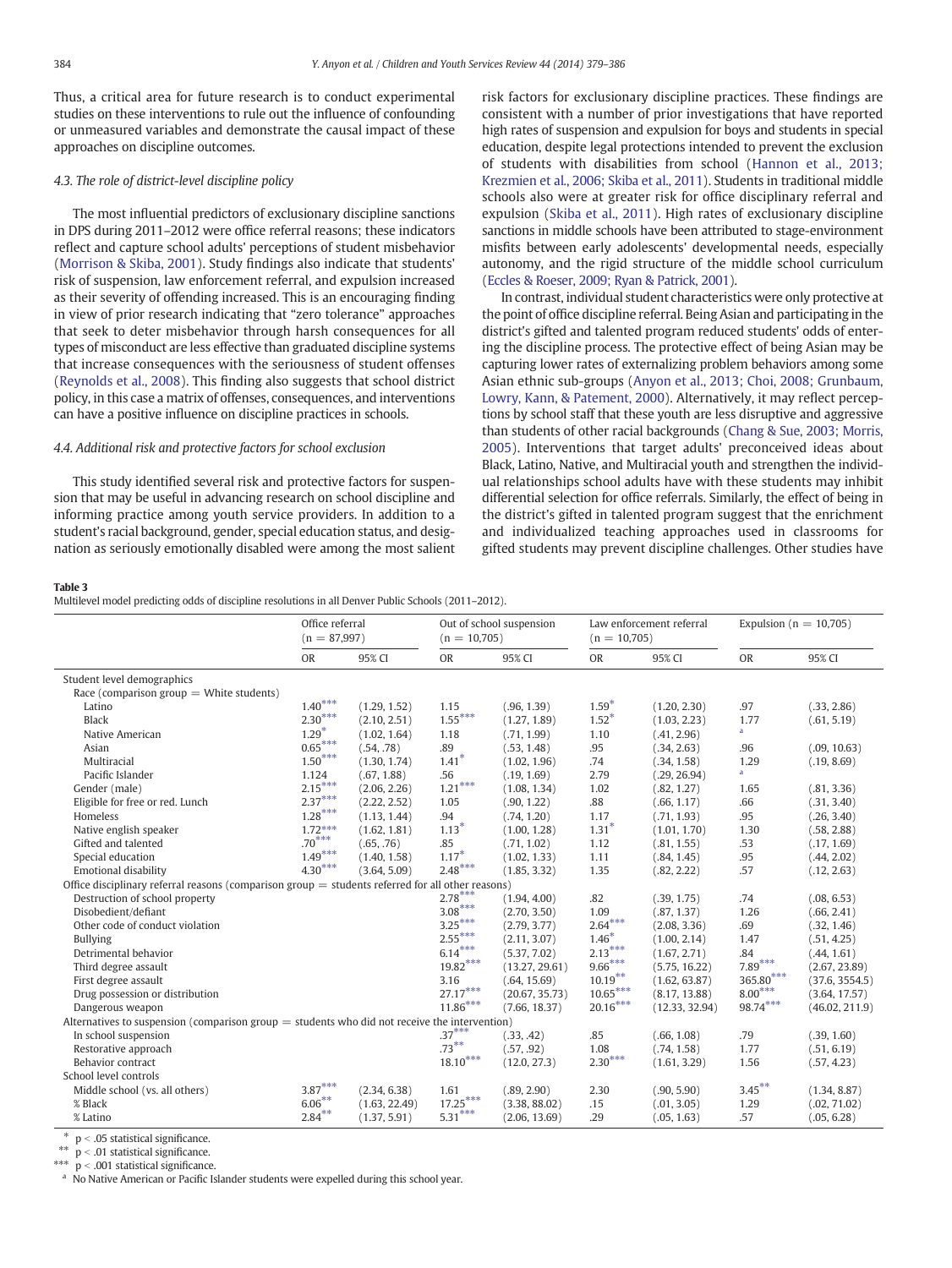<span id="page-6-0"></span>demonstrated that an engaging curriculum and strong teacher–student relationships reduce students' risk for office disciplinary referrals and suspensions, especially for students of color (Fredricks, Blumenfeld, & Paris, 2004; Gregory et al., 2013). Alternatively, the protective effect of being in gifted programming may reflect the benefits of higher IQ scores among this population and the tendency for gifted students to come from families with high socioeconomic status [\(McBee, 2006\)](#page-7-0), two factors that reduce children's risk of developing behavior problems in school (Bradley & Corwyn, 2002; Lösel & Farrington, 2012; Sprague & Hill, 2000).

#### 5. Study limitations

Findings from this study are only generalizable to other school districts that have similar discipline policies, serving a comparable population of students in an urban setting. Further investigation of these patterns using a larger sample of schools and districts would substantially further knowledge development. Strengths of this study include the breadth of measures available in the DPS dataset and the subsequent inclusion of a wide variety of covariates in each of the tested models. On the other hand, the investigation was limited by the fact that our analysis did not include data assessing several key risk and protective factors for exclusionary sanctions that have been used previously in studies of school discipline, such as student age.

Moreover, measures of cultural and developmental mismatches between students, teachers, administrators, and/or the school environment are among the most theorized risk factors for school discipline outcomes (Deschenes, Cuban, & Tyack, 2001; Eccles & Roeser, 2009). Relevant factors include culturally unresponsive instruction, disagreements regarding appropriate behavior and consequences in school, and racial bias or misunderstanding in perceptions of student behavior (Chang & Sue, 2003; Downey & Pribesh, 2004; Lau et al., 2004; Neal et al., 2003). Cultural mismatches between students and school staff can also lead to disengagement that manifests in disruptive or defiant behaviors, creating additional risk for disparities in referrals ([Skiba](#page-7-0) [et al., 2002\)](#page-7-0). Administrator characteristics that are associated with racial disproportionalities in suspension and expulsion include a punitive orientation to discipline, believing that discipline problems stem from inadequacies in students' home life, and relying on school security guards or police officers to manage behavior problems (Arcia, 2007; Skiba et al., 2003, 2013). These attitudes and approaches may interact with racial bias and contribute to the trend observed in the literature of harsher consequences for students of color, particularly Black students ([Hannon et al., 2013; Payne & Welch, 2010](#page-7-0)). Unfortunately, these cultural and administrative measures were not available in the DPS dataset. Future research can address these complex issues by collecting data to evaluate teacher and administrator attitudes and classroom practices that may mitigate or exacerbate differential selection and processing.

# 6. Conclusion

This study suggests that district policy reforms targeting administrative decision-making in the application of disciplinary consequences and interventions can reduce the use of exclusionary sanctions in schools. In particular, our findings provide new evidence in support of district policies that mandate graduated discipline systems and the use of alternatives to suspension. To our knowledge, this study is the first to use multilevel analyses to demonstrate that restorative approaches in response to student misconduct are promising alternatives to out of school suspension. These findings point to the potential of using restorative approaches to reform school discipline policies and practices. Additional tests of the effects of restorative approaches are needed to assess the consistency and strength of this new evidence.

At the same time, the practices mandated by DPS policy do not appear to eliminate racial disparities in school discipline, a persistent and vexing social problem in the United States. Our findings highlight the need to design, implement, and test preventive interventions in the classroom that can mitigate office disciplinary referrals of Black, Latino, Native, and Multiracial students. In other words, prevention efforts that target differential selection for office disciplinary referrals at the classroom level, not just differential processing for discipline sanctions at the administrative level, will be necessary to eliminate racial disparities. In this regard, evidence from school-based intervention trials may be helpful in developing new classroom strategies for reducing disparities in discipline practices, particularly those that strengthen teachers' relationships with students of color (Fredricks et al., 2004; Gregory et al., 2013; Jenson & Bender, 2014).

Priorities for future research include experimental trials of alternatives to suspension and classroom-based interventions like restorative approaches that appear to reduce students' risk of school exclusion. Additional research is also needed to examine the efficacy of these approaches in reducing racial disparities in school discipline outcomes. Finally, partnerships like the one described in this manuscript offer an effective interdisciplinary approach to identifying the causes of and to testing the effects of existing or new preventive interventions. Such partnerships should be encouraged and implemented widely in the nation's school districts.

#### References

- Anyon, Y., Moore, M., Horevitz, E., Whitaker, K., Stone, S., & Shields, J. P. (2013). [Health](http://refhub.elsevier.com/S0190-7409(14)00248-5/rf0300) [risks, race, and adolescents' use of school-based health centers: Policy and service](http://refhub.elsevier.com/S0190-7409(14)00248-5/rf0300) recommendations. [The Journal of Behavioral Health Services & Research](http://refhub.elsevier.com/S0190-7409(14)00248-5/rf0300), 30, 457-468.
- Arcia, E. (2007). [Variability in schools' suspension rates of black students.](http://refhub.elsevier.com/S0190-7409(14)00248-5/rf0010) The Journal of [Negro Education](http://refhub.elsevier.com/S0190-7409(14)00248-5/rf0010), 597–608.
- Beck, A. N., & Muschkin, C. G. (2012). [The enduring impact of race: Understanding dispar](http://refhub.elsevier.com/S0190-7409(14)00248-5/rf0015)[ities in student disciplinary infractions and achievement.](http://refhub.elsevier.com/S0190-7409(14)00248-5/rf0015) Sociological Perspectives, 55, 637–[662.](http://refhub.elsevier.com/S0190-7409(14)00248-5/rf0015)
- Bradley, R. H., & Corwyn, R. F. (2002). [Socioeconomic status and child development.](http://refhub.elsevier.com/S0190-7409(14)00248-5/rf0020) [Annual Review of Psychology](http://refhub.elsevier.com/S0190-7409(14)00248-5/rf0020), 53, 371–399.
- Bradshaw, C. P., Mitchell, M. M., O'Brennan, L. M., & Leaf, P. J. (2010). [Multilevel explora](http://refhub.elsevier.com/S0190-7409(14)00248-5/rf0025)[tion of factors contributing to the overrepresentation of black students in of](http://refhub.elsevier.com/S0190-7409(14)00248-5/rf0025)fice disciplinary referrals. [Journal of Educational Psychology](http://refhub.elsevier.com/S0190-7409(14)00248-5/rf0025), 102, 508–520.
- Chang, D. F., & Sue, S. (2003). [The effects of race and problem type on teachers' assess](http://refhub.elsevier.com/S0190-7409(14)00248-5/rf0030)ments of student behavior. [Journal of Consulting and Clinical Psychology](http://refhub.elsevier.com/S0190-7409(14)00248-5/rf0030), 71, 235–242.
- Choi, Y. (2008). [Diversity within: Subgroup differences of youth problem behaviors](http://refhub.elsevier.com/S0190-7409(14)00248-5/rf0035) among Asian Pacifi[c Islander American adolescents.](http://refhub.elsevier.com/S0190-7409(14)00248-5/rf0035) Journal of Community Psychology, 36[, 352](http://refhub.elsevier.com/S0190-7409(14)00248-5/rf0035)–370.
- Department of Planning and Analysis (2013). [5 year enrollment trends.](http://refhub.elsevier.com/S0190-7409(14)00248-5/rf0040) Denver, CO: [Denver Public Schools.](http://refhub.elsevier.com/S0190-7409(14)00248-5/rf0040)
- Deschenes, S., Cuban, L., & Tyack, D. (2001). [Mismatch: Historical perspectives on schools](http://refhub.elsevier.com/S0190-7409(14)00248-5/rf0045) [and students who don't](http://refhub.elsevier.com/S0190-7409(14)00248-5/rf0045) fit them. Teachers College Record, 103, 525–547.
- Downey, D. B., & Pribesh, S. (2004). [When race matters: Teachers' evaluations of students'](http://refhub.elsevier.com/S0190-7409(14)00248-5/rf0050) classroom behavior. [Sociology of Education](http://refhub.elsevier.com/S0190-7409(14)00248-5/rf0050), 77, 267–282.
- Durlak, J. A., Weissberg, R. P., Dymnicki, A. B., Taylor, R. D., & Schellinger, K. B. (2011). [The](http://refhub.elsevier.com/S0190-7409(14)00248-5/rf0055) [impact of enhancing students' social and emotional learning: A meta-analysis of](http://refhub.elsevier.com/S0190-7409(14)00248-5/rf0055) [school-based universal interventions.](http://refhub.elsevier.com/S0190-7409(14)00248-5/rf0055) Child Development, 82, 405–432.
- Eccles, J. S., & Roeser, R. W. (2009). [Schools, academic motivation, and stage](http://refhub.elsevier.com/S0190-7409(14)00248-5/rf0060)-environment fi[t. In R. M. Lerner, & L. Steinberg \(Eds.\),](http://refhub.elsevier.com/S0190-7409(14)00248-5/rf0060) Handbook of adolescent psychology (pp. 404–[434\). Hoboken, New Jersey: Wiley, John & Sons, Incorporated.](http://refhub.elsevier.com/S0190-7409(14)00248-5/rf0060)
- Eds (2012). [The wrong approach to discipline.](http://refhub.elsevier.com/S0190-7409(14)00248-5/rf0305) The New York Times, A 26.
- Eitle, T. M., & Eitle, D. J. (2004). [Inequality, segregation, and the overrepresentation of](http://refhub.elsevier.com/S0190-7409(14)00248-5/rf0070) [African Americans in school suspensions.](http://refhub.elsevier.com/S0190-7409(14)00248-5/rf0070) Sociological Perspectives, 47, 269–287.
- Fabelo, T., Thompson, M.D., Plotkin, M., Carmichael, D., Marchbanks, M. P., III, & Booth, E. A. (2011). [Breaking schools' rules: A statewide study of how school discipline relates to](http://refhub.elsevier.com/S0190-7409(14)00248-5/rf0075) [students' success and juvenile justice involvement.](http://refhub.elsevier.com/S0190-7409(14)00248-5/rf0075) New York: Council of State Govern[ments Justice Center and the Public Policy Research Institute of Texas A&M University.](http://refhub.elsevier.com/S0190-7409(14)00248-5/rf0075)
- Ferguson, A. A. (2001). [Bad boys: Public schools in the making of black masculinity.](http://refhub.elsevier.com/S0190-7409(14)00248-5/rf0080) [University of Michigan Press.](http://refhub.elsevier.com/S0190-7409(14)00248-5/rf0080)
- Ford, R., Hershberger, S., Glenn, J., Morris, S., Saez, V., Togba, F., et al. (2013). [Building a](http://refhub.elsevier.com/S0190-7409(14)00248-5/rf0310) [youth-led movement to keep young people out of the adult criminal justice system.](http://refhub.elsevier.com/S0190-7409(14)00248-5/rf0310) [Children and Youth Services Review](http://refhub.elsevier.com/S0190-7409(14)00248-5/rf0310), 35, 1268–1275.
- Fredricks, J. A., Blumenfeld, P. C., & Paris, A. H. (2004). [School engagement: Potential of the](http://refhub.elsevier.com/S0190-7409(14)00248-5/rf0090) concept, state of the evidence. [Review of Educational Research](http://refhub.elsevier.com/S0190-7409(14)00248-5/rf0090), 74, 59–109.
- González, T. (2011). [Restoring justice: Community organizing to transform school](http://refhub.elsevier.com/S0190-7409(14)00248-5/rf0095) discipline policies. [UC Davis Journal of Juvenile Law and Policy](http://refhub.elsevier.com/S0190-7409(14)00248-5/rf0095), 15, 1.
- González, T. (2012). [Keeping kids in schools: Restorative justice, punitive discipline, and](http://refhub.elsevier.com/S0190-7409(14)00248-5/rf0100) [the school to prison pipeline.](http://refhub.elsevier.com/S0190-7409(14)00248-5/rf0100) Journal of Law and Education, 41, 281–335.
- Gregory, A., Allen, J. P., Mikami, A. Y., Hafen, C. A., & Pianta, R. C. (2013). [The promise of a](http://refhub.elsevier.com/S0190-7409(14)00248-5/rf0315) [teacher professional development program in reducing the racial disparity in class](http://refhub.elsevier.com/S0190-7409(14)00248-5/rf0315)room exclusionary discipline. [Paper presented at the closing the school discipline gap:](http://refhub.elsevier.com/S0190-7409(14)00248-5/rf0315) [Research to policy, Washington, D.C](http://refhub.elsevier.com/S0190-7409(14)00248-5/rf0315).
- Gregory, A., Skiba, R., & Noguera, P. (2010). [The achievement gap and the discipline gap:](http://refhub.elsevier.com/S0190-7409(14)00248-5/rf0110) [Two sides of the same coin?](http://refhub.elsevier.com/S0190-7409(14)00248-5/rf0110) Educational Researcher, 39, 59–68.